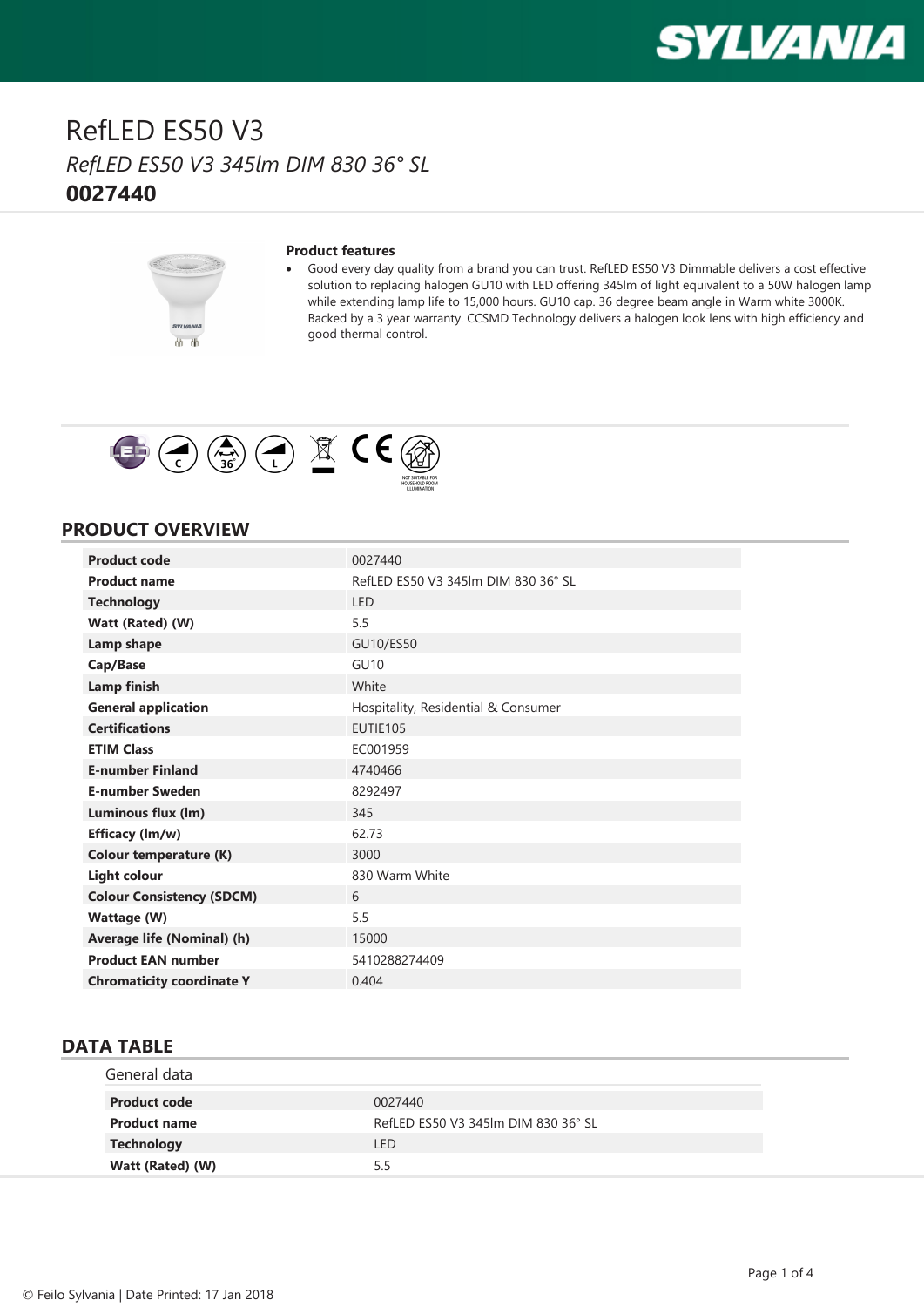

| Lamp shape                                           | GU10/ES50                           |
|------------------------------------------------------|-------------------------------------|
| Cap/Base                                             | <b>GU10</b>                         |
| <b>Lamp finish</b>                                   | White                               |
| <b>General application</b>                           | Hospitality, Residential & Consumer |
| <b>Certifications</b>                                | EUTIE105                            |
| <b>ETIM Class</b>                                    | EC001959                            |
| <b>E-number Finland</b>                              | 4740466                             |
| <b>E-number Sweden</b>                               | 8292497                             |
|                                                      |                                     |
| Optical data                                         |                                     |
| Luminous flux (lm)                                   | 345                                 |
| Luminous flux (Rated) (lm)                           | 345                                 |
| Efficacy (lm/w)                                      | 62.73                               |
| <b>Colour temperature (K)</b>                        | 3000                                |
| Correlated colour temperature range (K)              | 3000                                |
| <b>Light colour</b>                                  | 830 Warm White                      |
| <b>Colour Consistency (SDCM)</b>                     | 6                                   |
| <b>Adjustable chromaticity</b>                       | N                                   |
| Beam angle (Rated) (°)                               | 36                                  |
| Lumen maintenance at end of nominal                  | 70                                  |
| life $(\%)$                                          |                                     |
|                                                      |                                     |
|                                                      |                                     |
| Electrical data                                      |                                     |
| <b>Wattage (W)</b>                                   | 5.5                                 |
| <b>Equivalent watt (W)</b>                           | 50                                  |
| <b>Starting time (max) (s)</b>                       | <0.5                                |
| Warm-up time to 60% of full light (max)              | $< 2s = > 95\%$                     |
| (s)                                                  |                                     |
| <b>Current (A)</b>                                   | 0.032                               |
| Mains voltage (V)                                    | 220-240V~                           |
| Lamp power factor                                    | 0.5                                 |
| <b>Mains frequency (Hz)</b>                          | 50                                  |
| <b>Control gear required</b>                         | No                                  |
| No. Of switching cycles before<br>premature failures | 50000                               |
| <b>Transformer required</b>                          | No                                  |
| <b>Inrush Current (A)</b>                            | 0.32                                |
| <b>Lamp Energy Label (class)</b>                     | A+                                  |
| <b>Energy efficiency level</b>                       | A+                                  |
| kWh per 1000 hours burning time                      | 6                                   |
|                                                      |                                     |
| Lifetime data                                        |                                     |
| Average life (Nominal) (h)                           | 15000                               |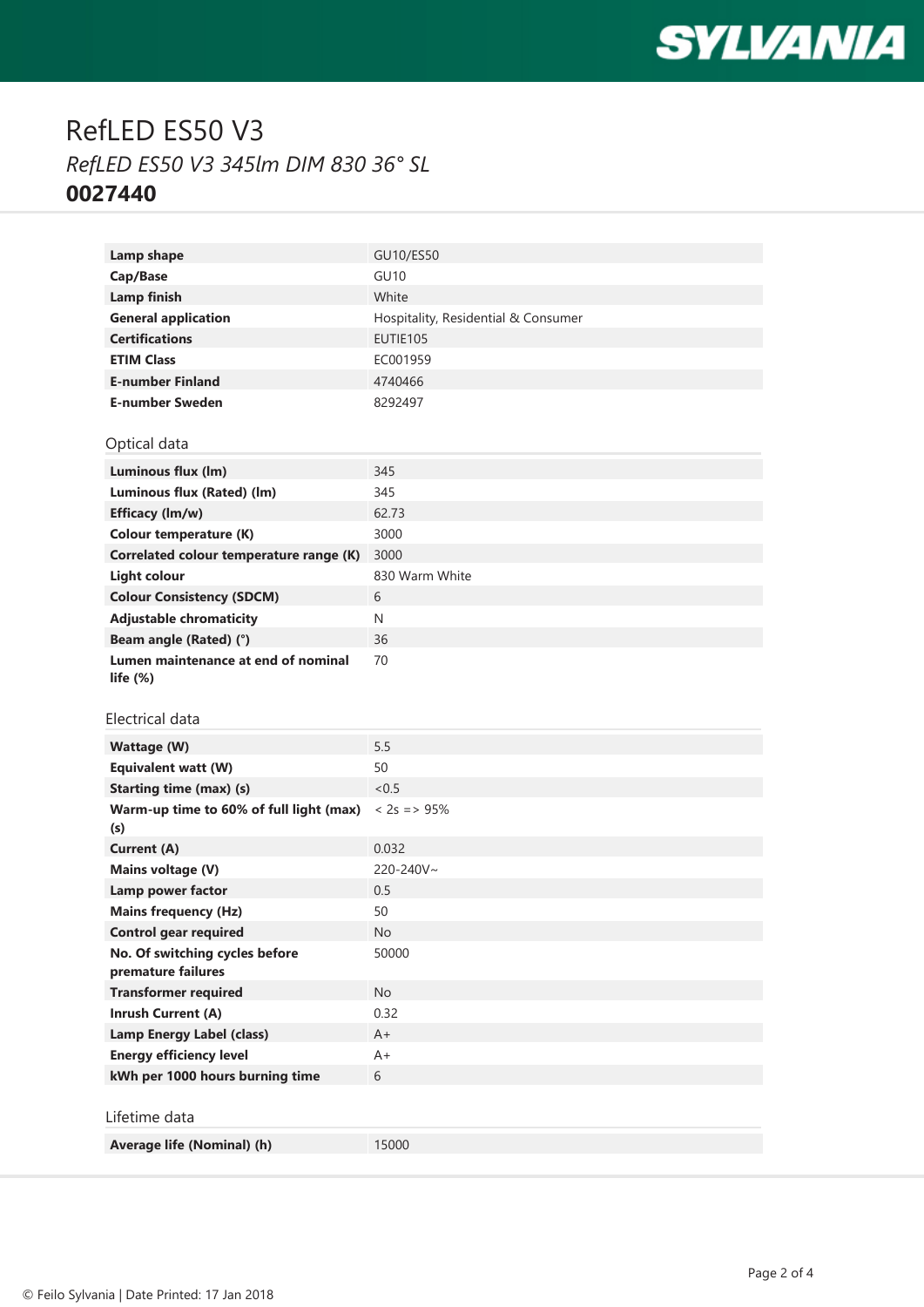

| Average life (Rated) (h)                      | 15000                                 |
|-----------------------------------------------|---------------------------------------|
| Physical data                                 |                                       |
| Max. Lamp Diameter (mm) - D                   | 50                                    |
| Weight (kg)                                   | 0.038                                 |
|                                               |                                       |
| Packaging                                     |                                       |
| <b>Single packaging type</b>                  | Carton                                |
| <b>Product EAN number</b>                     | 5410288274409                         |
| Packaging single length (cm)                  | 52                                    |
| Packaging single width (cm)                   | 5.2                                   |
| Packaging single height (cm)                  | 6.1                                   |
| <b>DUN14 (inner)</b>                          | 25410288274403                        |
| Units per inner package                       | 6                                     |
| Packaging inner length (cm)                   | 7.5                                   |
| Packaging inner width (cm)                    | 11.6                                  |
| Packaging inner height (cm)                   | 16.7                                  |
| <b>DUN14 (outer)</b>                          | 15410288274406                        |
| Units per outer package                       | 60                                    |
| Packaging outer length (cm)                   | 59.8                                  |
| Packaging outer width (cm)                    | 18.7                                  |
| Packaging outer height (cm)                   | 17.1                                  |
|                                               |                                       |
| Safety data                                   |                                       |
| <b>Breakage cleaning instructions</b>         | Not applicable                        |
| Recommendation for disposal at end of<br>life | Not applicable                        |
| <b>Special purpose lamp</b>                   | <b>No</b>                             |
| Intended purpose                              | General lighting                      |
| Suitable for household illumination           | <b>No</b>                             |
| <b>Suitable for accent lighting</b>           | Yes                                   |
| <b>Safety message</b>                         | Suitable for totally enclosed fixture |